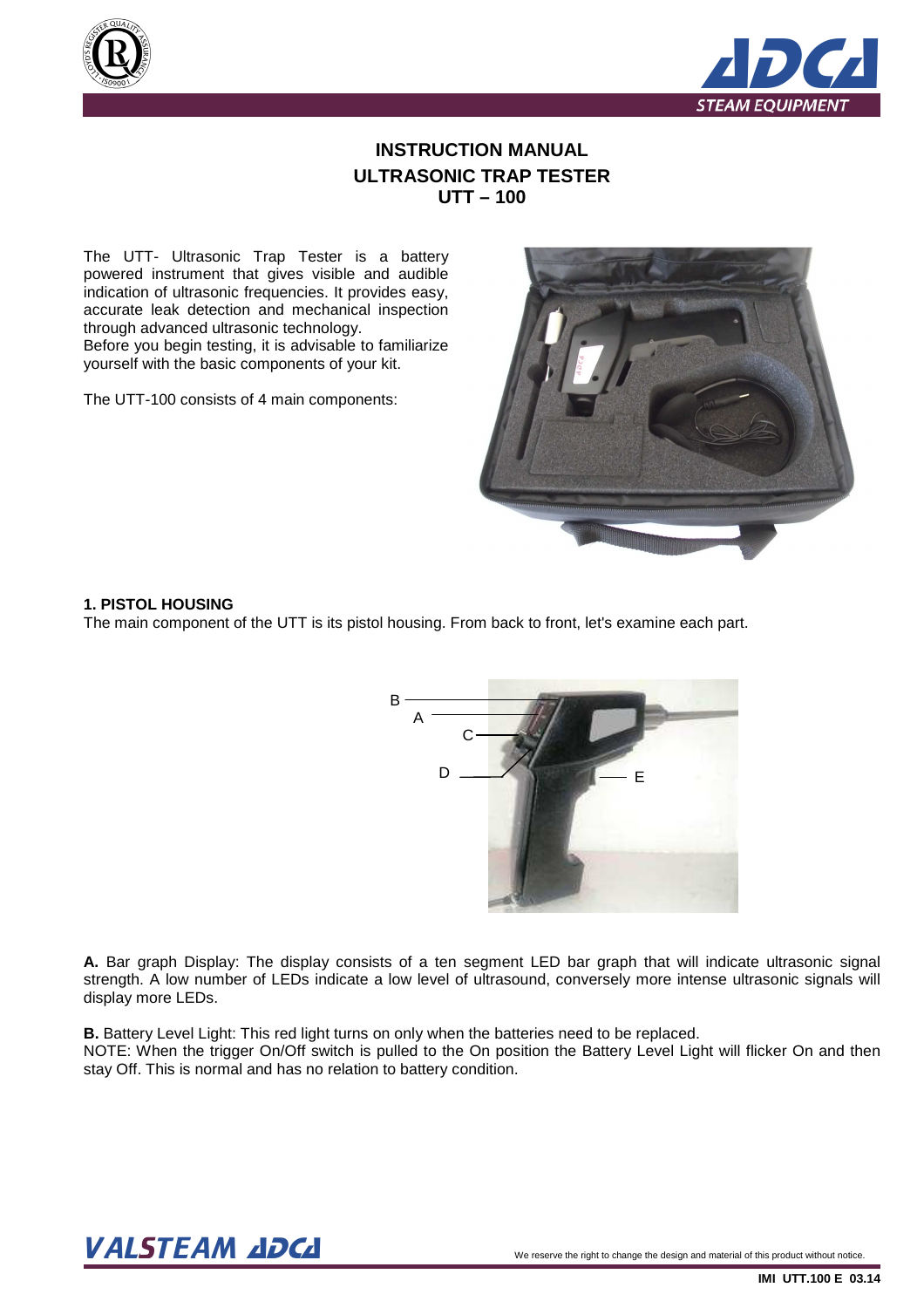



**C.** Sensitivity Selection Dial: There are eight (8) sensitivity levels which read out in related decibels of "0" to "70". As the dial is turned to the right instrument's sensitivity *increases*. As the dial is turned to the left, sensitivity *decreases*. A low level ultrasound emission produces low amplitude. For this reason, the instrument should be in a high sensitivity position. **0** is the **high sensitivity** position. 0 is a dB indication of threshold detection for the instrument. For higher amplitude signals, move the sensitivity to the left towards "70".

The dial dB indications, along with the LED indications in the bar graph may be used to establish dB levels. To do this, just add 3 dB for each LED bargraph indication to the dB level set in the sensitivity dial. EX: 0 dB on the sensitivity dial, plus 3 LED bargraph levels = 9dB (0+9). 40 dB on the sensitivity dial plus 4 bar graphs = 52 dB (40+12).

**D.** Head Set Jack: This is where you plug in the headset. Be sure to plug it in firmly until it clicks. In case you need to use a tape recorder, this is where its cord is inserted. (Use a miniphone plug).

**E.** Trigger Switch: This is located on the underside of the UTT100. The Ultrasonic Trap Tester is always "off" until the trigger switch is pressed. To operate, simply press the trigger; to turn the instrument off, release the trigger.

# **2. CONTACT (STETHOSCOPE) MODULE**

This is the module with the metal rod. This rod is utilized as a "wave-guide" that is sensitive to ultrasound generated internally such as within a pipe, bearing housing, steam trap or wall. Once stimulated by ultrasound, it transfers the signal to a piezoelectric transducer located directly in the module housing.

To use the Stethoscope Module:

1. Align the pin located at the rear of the module with the jack in the front end of the Metered Pistol Housing and plug in firmly.

2. Touch test area.

3. This gauge ultrasound detection method goes from "gross to the fine". Start with a maximum sensitivity on the Sensitivity Selection Dial and proceed to reduce the sensitivity until a satisfactory sound and meter level is achieved.



### **Contact Module**

### **3. HEADSET**

This heavy duty headset is designed to block out intense sounds often found in industrial environments so that the user may easily hear the sounds received by the UTT. To use, simply plug the headset cord into the headset jack on the metered pistol housing, and place the headphones over your ears. If a hard hat is to be worn, it is recommended to use model **UE-DHC-2HH Hard Hat Headphones** which are specifically designed for hard hat use.

**A.** For those situations in which it is not possible or it is difficult to wear the standard headphones described above, two options are available:

1. The **DHC 1991** Earpiece which loops around the ear;

2. The **SA-2000 Speaker Amplifier** which is a loud speaker that is compatible with the UTT headphone output jack.

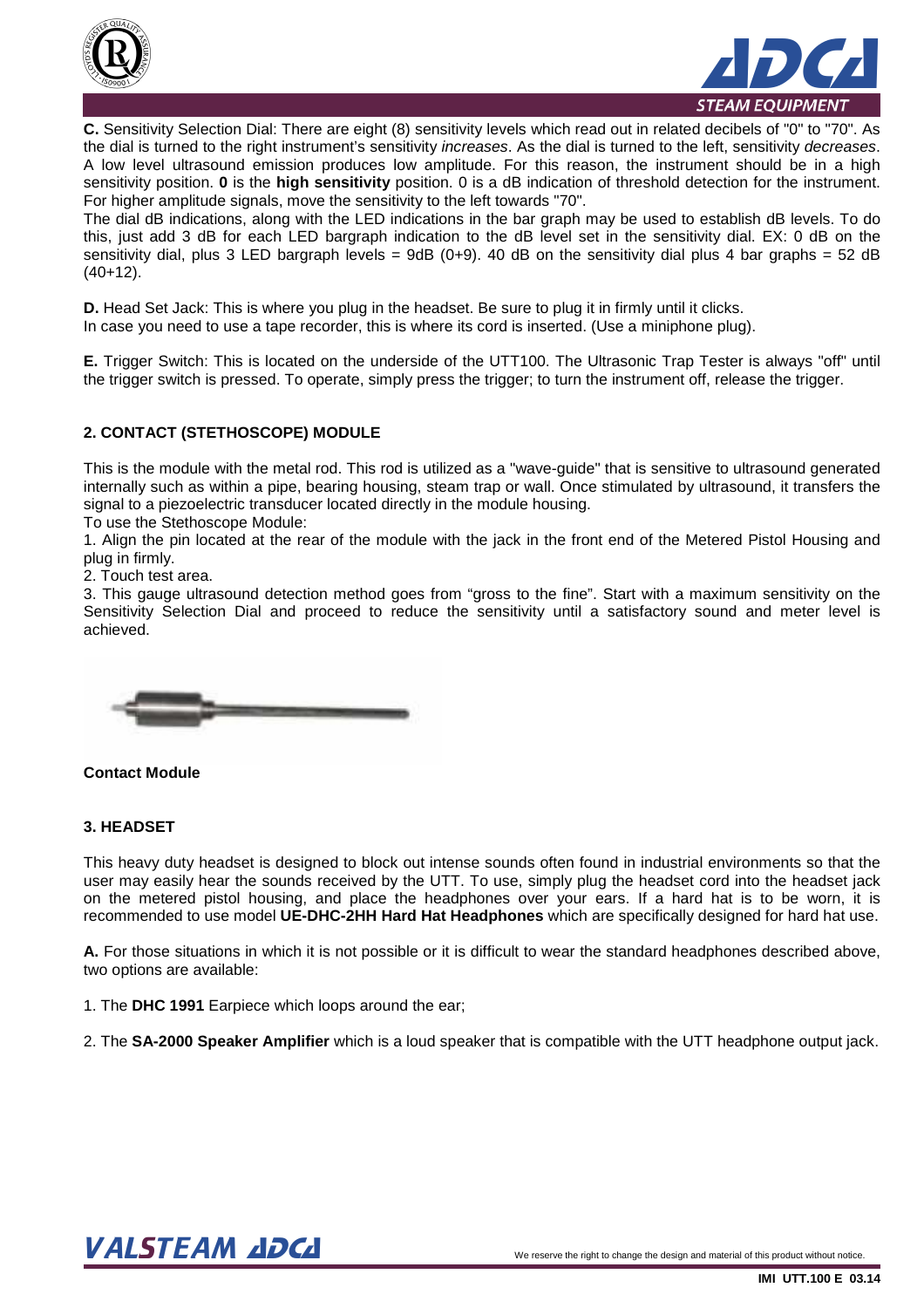



# **SPECIFICATIONS**

| Construction                        | Hand held ABS pistol type ultrasonic processor stainless steel,                      |
|-------------------------------------|--------------------------------------------------------------------------------------|
|                                     | sensor enclosures                                                                    |
| Circuitry                           | SMD/Solid state hybrid heterodyne receiver                                           |
| <b>Frequency response</b>           | 20-100 kHz (centered at 28-42 kHz)                                                   |
| Indicator                           | 10 segment LED Bar Graph (red)                                                       |
| Sensitivity selection               | 8 position precision attenuation                                                     |
| Power                               | 9 volt alkaline battery                                                              |
| Low battery voltage indicator       | <b>LED</b>                                                                           |
| Headset                             | Noise isolating type: double headset wired monophonic.                               |
|                                     | Impedance: 16ohms. Over 23 dB noise attenuation.<br>Meets or                         |
| Transmitter                         | exceeds ANSI specifications and OSHA standards.<br>Patented warble tone transmission |
| Response time                       | 300 m/sec                                                                            |
| Ambient operating temperature range | $0^{\circ}$ - $50^{\circ}$ C                                                         |
| <b>Relative humidity</b>            | 10 - 95% non-condensing at up to 30°C                                                |
| Storage temperature                 | -18° to 54° C                                                                        |
| Dimensions                          | 140 x 25 x 200                                                                       |
| Weight                              | 1 kg                                                                                 |
| Stethoscope (contact) module        | Stainless steel plug-in type with 140 mm stainless steel waveguide                   |
| Carrying case                       | Nylon Cordura soft carrying case with die cut foam                                   |
| Warranty                            | One year, parts/labour, excluding abuse (details available on<br>request)            |

# **LOCATING FAULTY STEAM TRAPS**

VALSTEAM ADCA We reserve the right to change the design and material of this product without notice.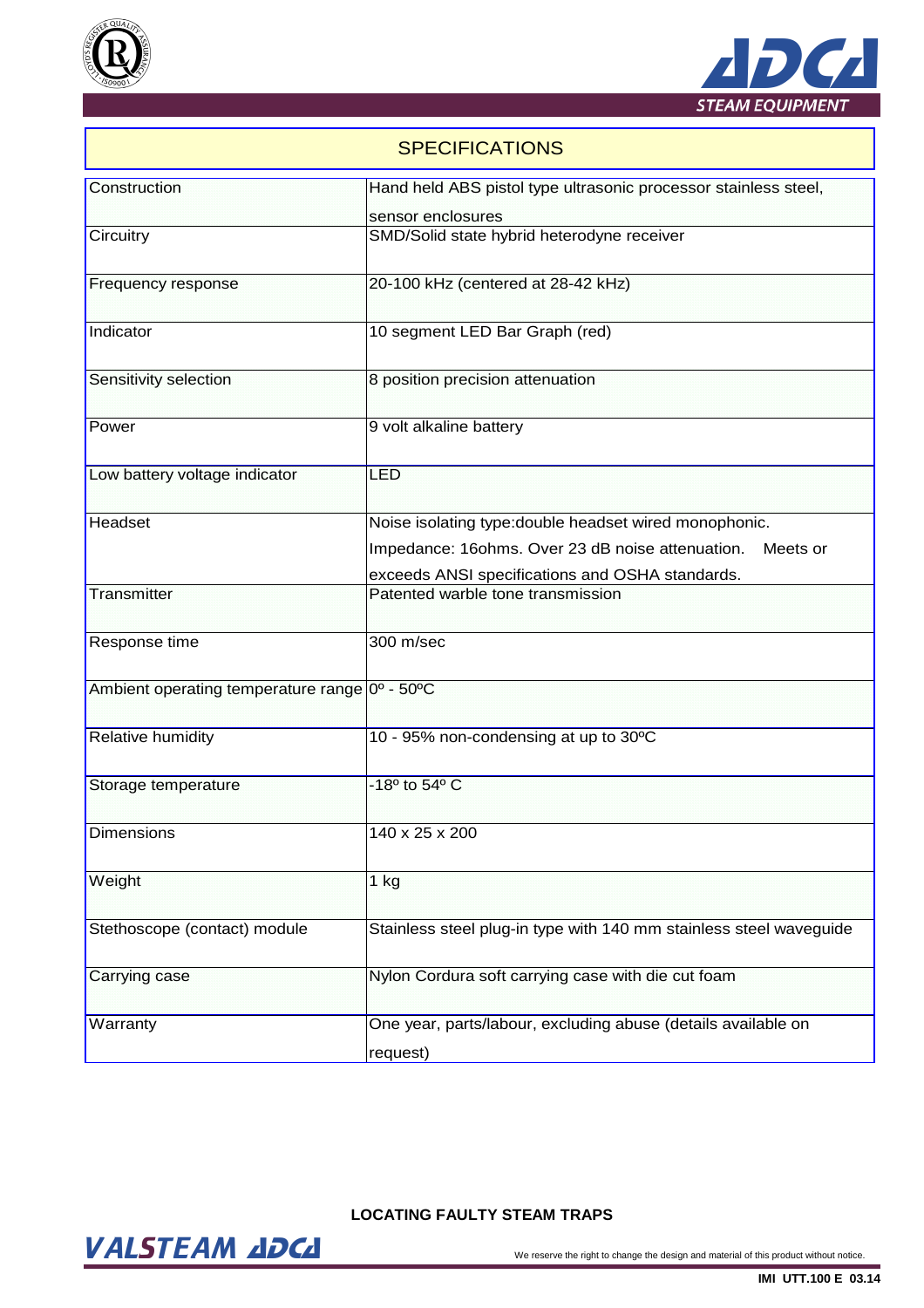





An ultrasonic test of steam traps is a positive test. The main advantage to ultrasonic testing is that it isolates the area being tested by eliminating confusing background noises. A user can quickly adjust to recognizing differences among various steam traps, of which there are three basic types: thermodynamic, mechanical and thermostatic (see Adca training Part 3).

### **When testing steam traps ultrasonically:**

1. Determine what type of trap is on the line. Be familiar with the operation of the trap. Is it intermittent or continuous drain?

2. Try to check whether the trap is in operation (is it hot or cold? Put your hand near, but do **not** touch the trap, or better yet, use a non-contact infrared thermometer).

3. Use the contact (stethoscope) module.

4. Try to touch the contact probe towards the discharge side of the trap. Press the trigger and listen.

5. Listen for the intermittent or continuous flow operation of the trap. **Intermittent traps** are usually the inverted bucket, thermodynamic (disc) and thermostatic capsule (or bellow under light loads). **Continuous flow** include the float, float and thermostatic and (usually) thermostatic traps -balanced pressure and bimetallic. While testing intermittent traps, listen long enough to gauge the true cycle. In some cases, this may be longer than 30 seconds. Bear in mind that the greater the load that comes to it, the longer period of time it will stay open.

In checking a trap ultrasonically, a continuous rushing sound will often be the key indicator of live steam passing through. There are subtleties for each type of trap that can be noted.

Use the sensitivity levels of the Sensitivity Selection Dial to assist your test. If a low pressure system is to be checked, adjust the sensitivity UP toward 8; if a high pressure system (above 7 bar) is to be checked, reduce the sensitivity level. (Some experimentation may be necessary to achieve at the most desirable level to be tested.) Check upstream and reduce the sensitivity so that the meter reads about 50% or lower, then touch the trap body downstream and compare readings.

### **GENERAL STEAM/CONDENSATE/FLASH STEAM CONFIRMATION**

In situations where it may be difficult to determine the sound of steam, flash steam or condensate,

1. touch at the immediate downstream side of the trap and reduce the sensitivity to get a mid-line reading on the meter (about 50%).

2. move 15 - 30 cm downstream and listen. Flashing steam will show a large drop off in intensity while leaking steam will show little drop off in intensity.

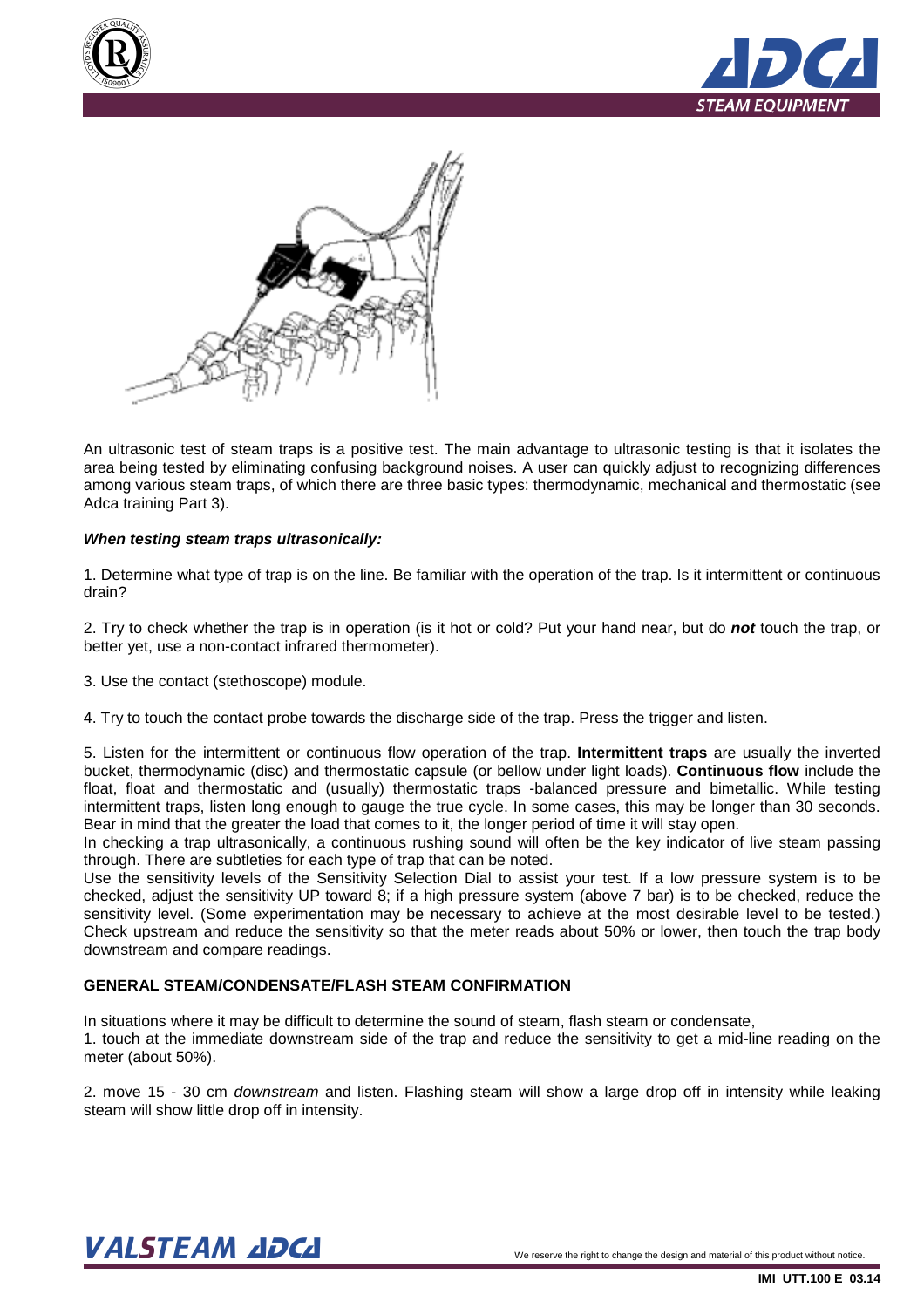



**THERMODYNAMIC DISC ( DT )** traps work on the difference in dynamic response to velocity change in the flow of compressible and incompressible fluids. As steam enters, static pressure above the disc forces it against the valve seat. The static pressure over a large area overcomes the high inlet pressure of the steam. As the steam starts to condense, the pressure against the disc lessens and the trap cycles. A good disc trap should cycle (hold-dischargehold) 4-10 times per minute. When it fails, it usually does in the open position, allowing continuous steam blow through.



**INVERTED BUCKET ( IB )**traps usually fail in the open position because the trap loses its prime. This condition means a complete blow-through, not a partial loss. The trap will no longer operate intermittently. Aside from a continuous rushing sound, another clue for steam blow-through is the sound of the bucket clanging against the side of the trap.



**FLOAT AND THERMOSTATIC ( FLT)** traps normally fail in the "closed" position. A pinhole leak produced in the ball float will cause the float to be weighted down or water hammer will collapse the ball float. Since the trap is totally closed - no sound will be heard. In addition, check the thermostatic element in the float and thermostatic trap. If the trap is operating correctly, this element is usually quiet. If a rushing sound is heard, this will indicate that either steam or gas is blowing through the air vent. This indicates that the vent has failed in the open position and is wasting energy.



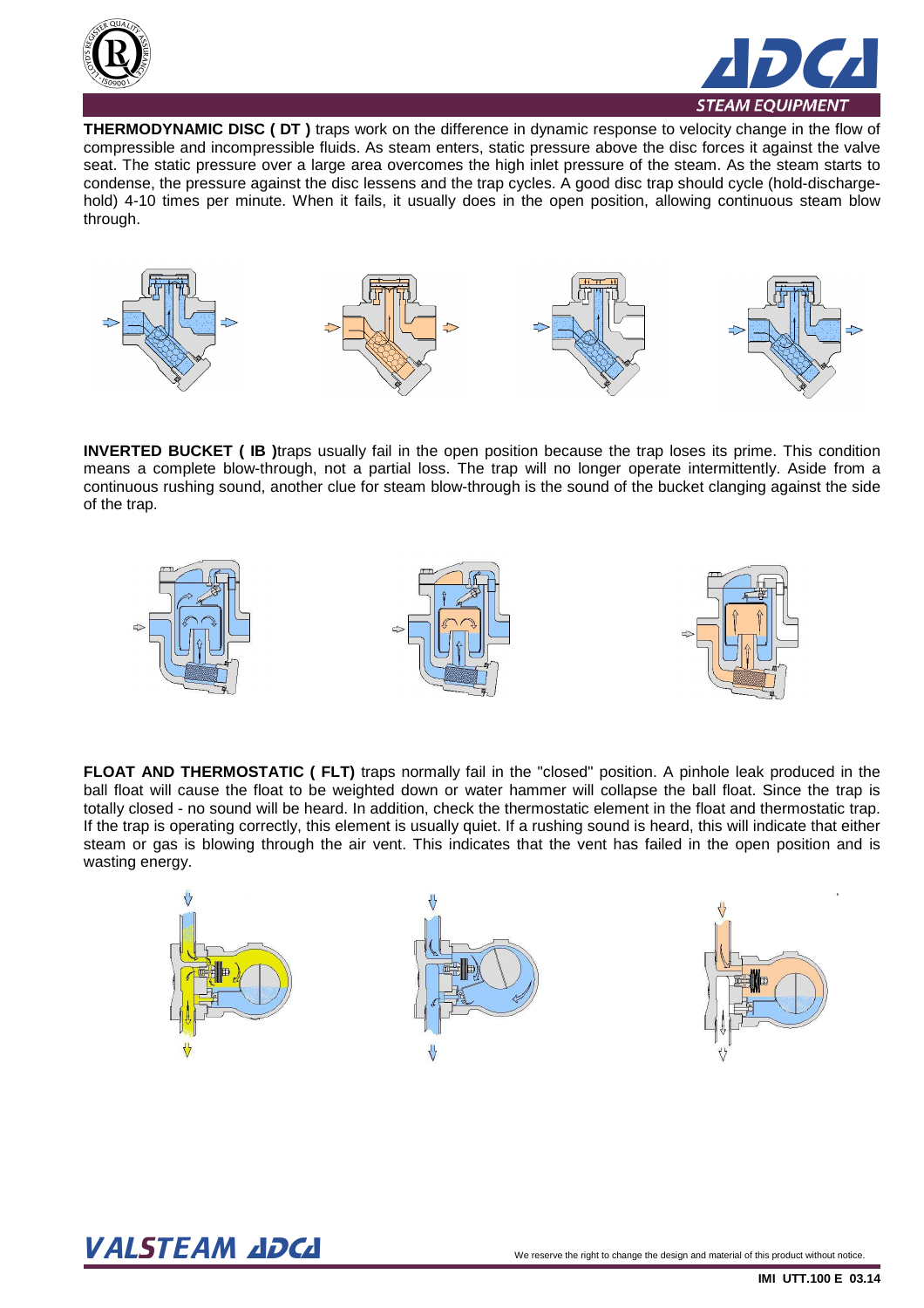



**THERMOSTATIC TRAPS BALANCED PRESSURE ( TH ) and BIMETALLIC ( BM )** operate on a difference in temperature between condensate and steam. They build up condensate so that its temperature drops down to a certain level below saturation temperature in order for the trap to open. By backing up condensate, the trap will tend to modulate open or closed depending on load.

In a bellows trap, if the bellows become compressed by water hammer, it will not function properly. The occurrence of a leak will prevent the balanced pressure action of these traps. When either condition occurs, the trap will fail in its natural position either opened or closed. If the trap fails closed, condensate will back up and no sound will be heard. If the trap fails open, a continuous rushing of live steam will be heard.

With bimetallic traps, as the bimetallic plates set due to the heat they sense and the cooling effect on the plates, they may not set properly which will prevent the plates from closing completely and allow steam to pass through. This will be heard as a constant rushing sound.

Detailed illustrated description in Adca Training Part 3.



To identify steam traps it will be kept when possible the same nomenclature used by the client.

It's recommended maintaining the identification by using a tag number (stainless steel tags and hangers available in Valsteam Adca – Fig. 1) without changing current numbers, so we can have accurate data the next time we check that steam traps.



**Fig. 1 – Stainless steel tag and hanger** 

 $\bm{VALSTEAM}$  and  $\bm{DCL}$  we reserve the right to change the design and material of this product without notice.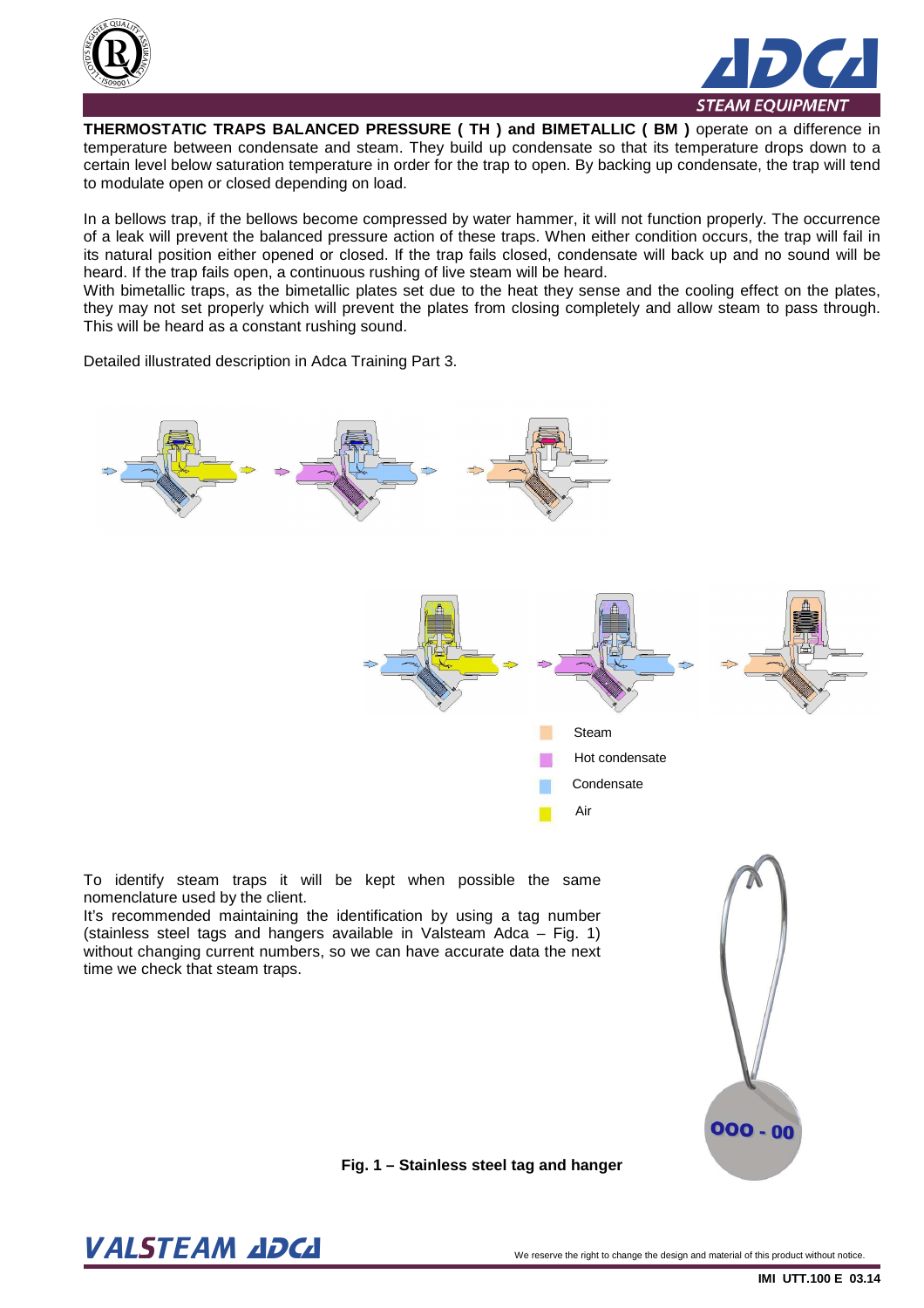



# **LOCATING FAULTY VALVES**

Using the contact (stethoscope) module in the UTT, valves can easily be monitored to determine if a valve is operating properly. As a liquid or gas flows through a pipe, there is little or no turbulence generated except at bends or obstacles. In the case of a leaking valve, the escaping liquid or gas will move from a high to a low pressure area, creating turbulence on the low pressure or "downstream" side. This produces a white noise. The ultrasonic component of this "white noise" is much stronger than the audible component. If a valve is leaking internally, the ultrasonic emissions generated at the orifice site will be heard and noted on the meter. The sounds of a leaking valve seat will vary depending upon the density of the liquid or gas. In some instances it will be heard as a subtle crackling sound, at other times as a loud rushing sound. Sound quality depends on fluid viscosity and internal pipe pressure differentials. As an example, water flowing under low to mid pressures may be easily recognized as water. However, water under high pressure rushing through a partially open valve may sound very much like steam. To discriminate: reduce the sensitivity, touch a steam line and listen to the sound quality, then touch a water line. Once you have become familiar with the sound differences, continue your inspection.

A properly seated valve will generate no sound. In some high pressure situations, the ultrasound generated within the system will be so intense that surface waves will travel from other valves or parts of the system and make it difficult to diagnose valve leakage. In this case it is still possible to diagnose valve blow-through by comparing sonic intensity differences by reducing the sensitivity and touching just upstream of the valve, at the valve seat and just downstream of the valve, see Fig.2.

# **PROCEDURE FOR VALVE CHECK:**

- 1. Use stethoscope module.
- 2. Touch downstream side of valve and listen through headset.
- 3. When necessary, if there is too much sound, reduce sensitivity.
- 4. For comparative readings, usually in high pressure systems:

a. Touch upstream side and reduce sensitivity to minimize any sound (usually bring the meter to a mid-line "50 %" reading).

b. Touch valve seat and/or downstream side.

c. Compare sonic differentials. If the valve is leaking, the sound level on the seat or downstream side will be equal to or louder than the upstream side.

#### **CONFIRMING VALVE LEAKAGE IN NOISY PIPE SYSTEMS ( Fig.2 )**

Occasionally in high pressure systems, stray signals occur from valves that are close by or from pipes (or conduits) feeding into a common pipe that is near the down stream side of a valve. This flow may produce false leak signals. In order to determine if the loud signal on the downstream side is coming from a valve leak or from some other source:

- 1. Move close to the suspected source (i.e., the conduit or the other valve).
- 2. Touch at the upstream side of the suspected source.
- 3. Reduce sensitivity until the meter displays a mid-line ("50 %") reading.
- 4. Touch at short intervals (such as every 15 30 cm) and note the meter changes.
- 5. If the sound level decreases as you move towards the test valve, it indicates that the valve is not leaking.
- 6. If the sound level increases as you approach the test valve, it is an indication of a leak in the valve.



**Fig. 2** 

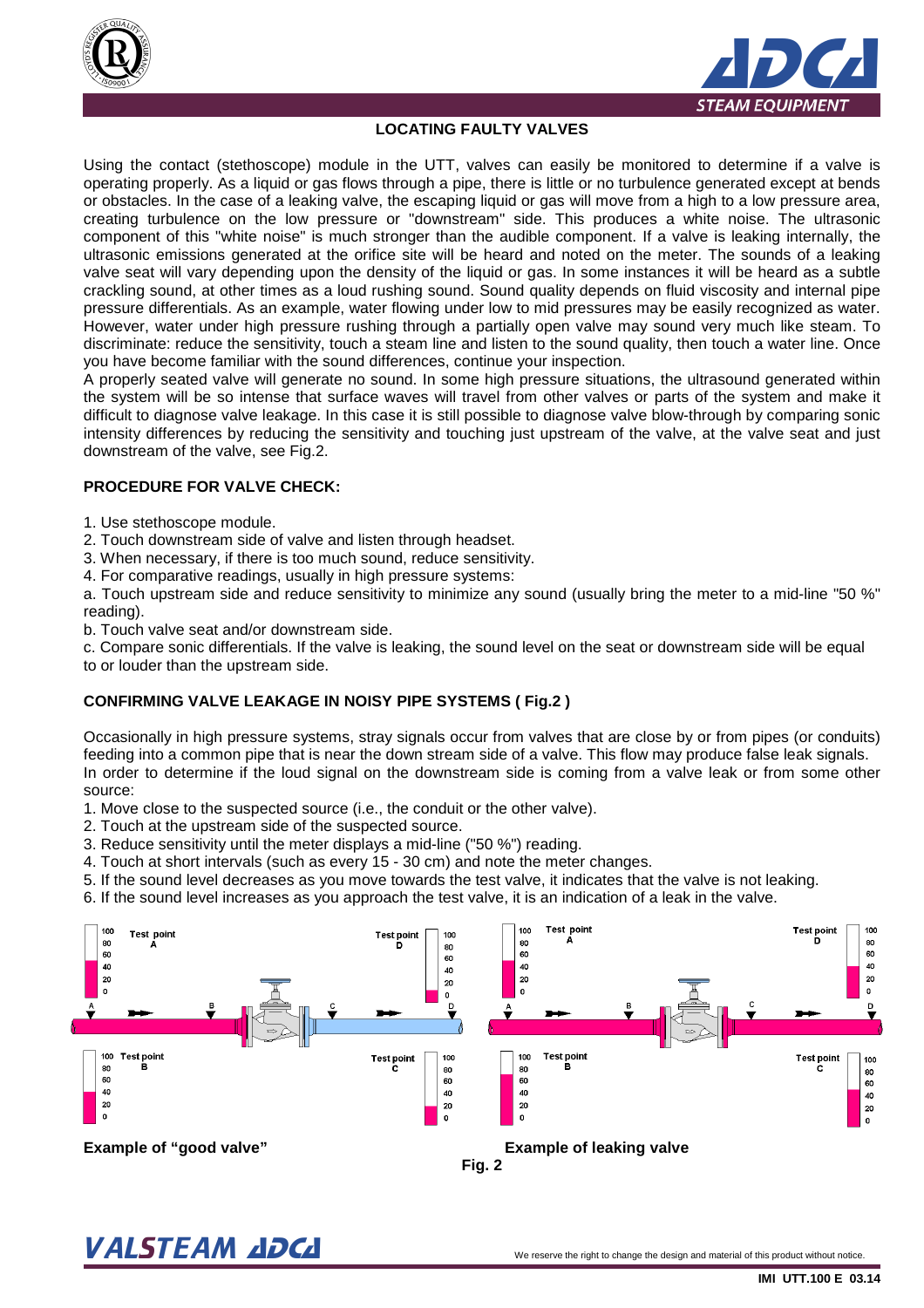



# **DETECTING BEARING WEAR**



Ultrasonic inspection and monitoring of bearings is by far the most reliable method for detecting incipient bearing failure. The ultrasonic warning appears prior to a rise in temperature or an increase in low frequency vibration levels. Ultrasonic inspection of bearings is useful in recognizing:

- a. The beginning of fatigue failure.
- b. Brinelling of bearing surfaces.
- c. Flooding of or lack of lubricant.

In ball bearings, as the metal in the raceway, roller or ball bearing begins to fatigue; a subtle deformation begins to occur. This metal's deforming will produce an increase in the emission of ultrasonic sound waves. Changes in amplitude from 12 to 50 times the original reading is indication of incipient bearing failure. When a reading exceeds any previous reading by 12 db, it can be assumed that the bearing has entered the beginning of the failure mode.

This information was originally discovered through experimentation performed by NASA on ball bearings. In tests performed while monitoring bearings at frequencies ranging from 24 through 50 kHz, they found that the changes in amplitude indicate incipient (the onset of) bearing failure before any other indicators including heat and vibration changes. An ultrasonic system based on detection and analysis of modulations of bearing resonance frequencies can provide subtle detection capability; whereas conventional methods are incapable of detecting very slight faults. As a ball passes over a pit or fault in the race surface, it produces an impact. A structural resonance of one of the bearing components vibrates or "rings" by this repetitive impact. The sound produced is observed as an increase in amplitude in the monitored ultrasonic frequencies of the bearing.

Brinelling of bearing surfaces will produce a similar increase in amplitude due to the flattening process as the balls get out of round. These flat spots also produce a repetitive ringing that is detected as an increase in amplitude of monitored frequencies.

The ultrasonic frequencies detected by the UTT are reproduced as audible sounds. This "heterodyned" signal can greatly assist a user in determining bearing problems. When listening, it is recommended that a user become familiar with the sounds of a good bearing. A good bearing is heard as a rushing or hissing noise. Crackling or rough sounds indicate a bearing in the failure stage. In certain cases a damaged ball can be heard as a clicking sound whereas a high intensity, uniform rough sound may indicate a damaged race or uniform ball damage. Loud rushing sounds similar to the rushing sound of a good bearing only slightly rougher can indicate lack of

lubrication. Short duration increases in the sound level with "rough" or "scratchy" components indicates a rolling element hitting a "flat" spot and sliding on the bearing surfaces rather than rotating. If this condition is detected, more frequent examinations should be scheduled.

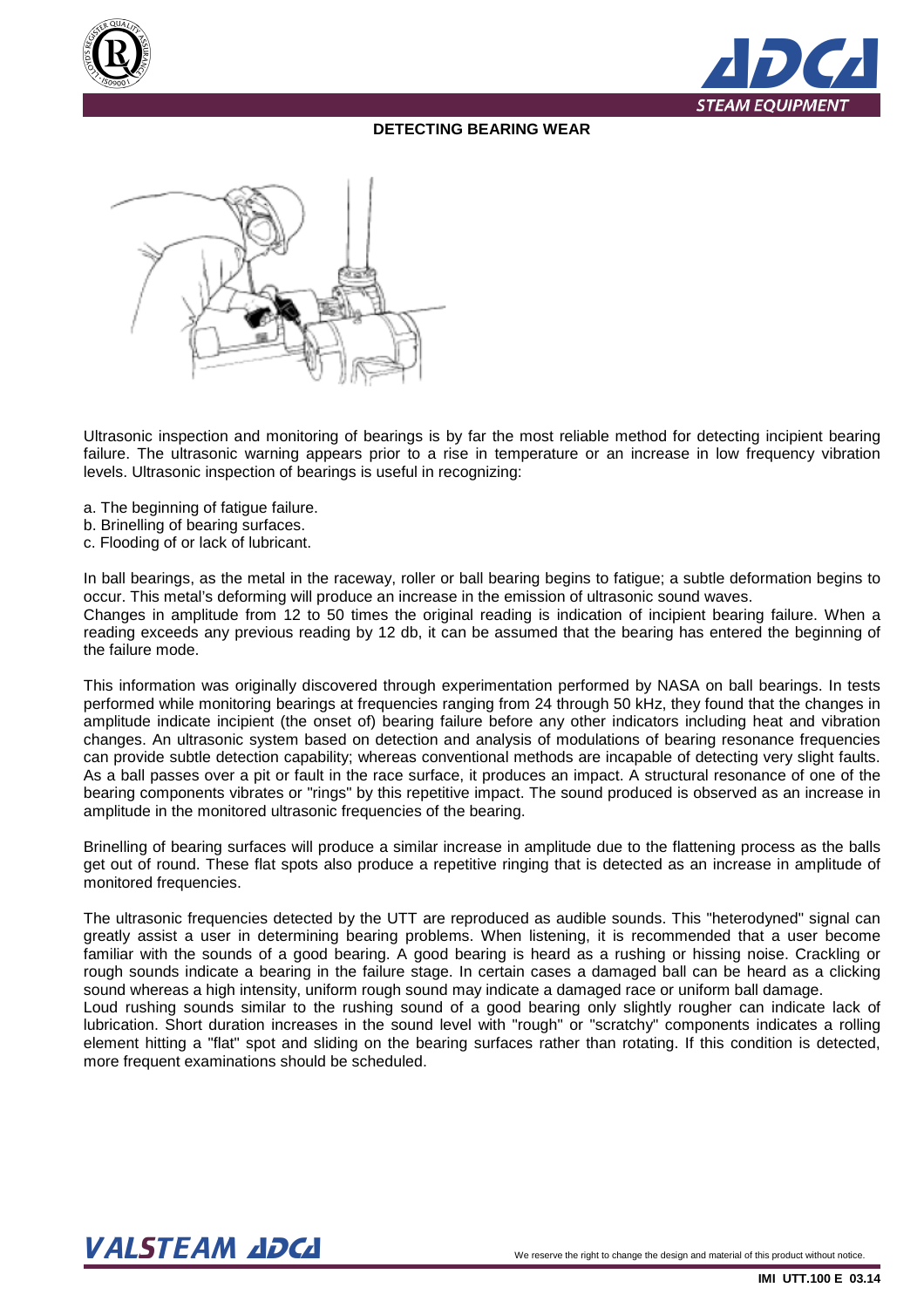



# **DETECTING BEARING FAILURE**

COMPARATIVE TESTING - The comparative method involves testing two or more similar bearings and "comparing" potential differences.

#### FOR COMPARATIVE TEST

1. Use contact (stethoscope) module.

2. Select a "test spot" on the bearing housing. Touch that spot with the contact module. In ultrasonic sensing, the more mediums or materials ultrasound has to travel through, the less accurate the reading will be.

Therefore, be sure the contact probe is actually touching the bearing housing. If this is difficult, touch a grease fitting or touch as close to the bearing as possible.

- 3. Approach the bearings at the same angle, touching the same area on the bearing housing.
- 4. Reduce sensitivity (if unsure of this procedure, refer to SENSITIVITY SELECTION DIAL)
- 5. Listen to bearing sound through headphones to hear the "quality" of the signal for proper interpretation.
- 6. Select same type of bearings under similar load conditions and same rotational speed.
- 7. Compare differences of meter reading and sound quality.

It is important to consider two elements of potential failure. One is lack of lubrication while the other is over lubrication.

Normal bearing loads causes an elastic deformation of the elements in the contact area which give a smooth elliptical stress distribution. But bearing surfaces are not perfectly smooth. For this reason, the actual stress distribution in the contact area will be affected by a random surface roughness. In the presence of a lubricant film on a bearing surface, there is a dampening effect on the stress distribution and the acoustic energy produced will be low. In case lubrication is reduced to a point where the stress distribution is no longer present, the normal rough spots will make contact with the race surfaces and increase the acoustic energy. These normal microscopic nonuniformities will begin to produce wear and the possibilities of small fissures may develop which contributes to the "Pre-Failure" condition. Therefore, aside from normal wear, the fatigue or service life of a bearing is strongly influenced by the relative film thickness provided by an appropriate lubricant.

#### **SLOW SPEED BEARINGS**

Monitoring slow speed bearings is possible with the UTT100. Due to the sensitivity range, it is quite possible to listen to the acoustic quality of bearings. In extremely slow bearings (less than 25 RPM), it is often necessary to disregard the meter and listen to the sound of the bearing. In these extreme situations, the bearings are usually large (25 – 50 mm and up) and greased with high viscosity lubricant. Most often no sound will be heard as the grease will absorb most of the acoustic energy. If a sound is heard, usually a crackling sound, there is some indication of deformity occurring.

### **GENERAL MECHANICAL TROUBLE SHOOTING**

As operating equipment begins to fail due to component wear breakage or misalignment, sonic and more important, ultrasonic shifts occur. The accompanying sound pattern changes can save time and guess work in diagnosing problems if they are correctly monitored. Therefore, an ultrasonic history of key components can prevent unplanned down-time. And just as important, if equipment should begin to fail in the field, the UTT can be extremely useful in trouble shooting problems.

#### TROUBLE SHOOTING:

- 1. Use the contact (stethoscope) module.
- 2. Touch test area(s): listen through headphones and observe the meter.
- 3. Adjust sensitivity until mechanical operation of the equipment is clearly heard.
- 4. Probe equipment by touching various suspect areas.

5. To focus on problematic sounds, while probing, reduce sensitivity gradually to assist in locating the problematic sound at its loudest point.

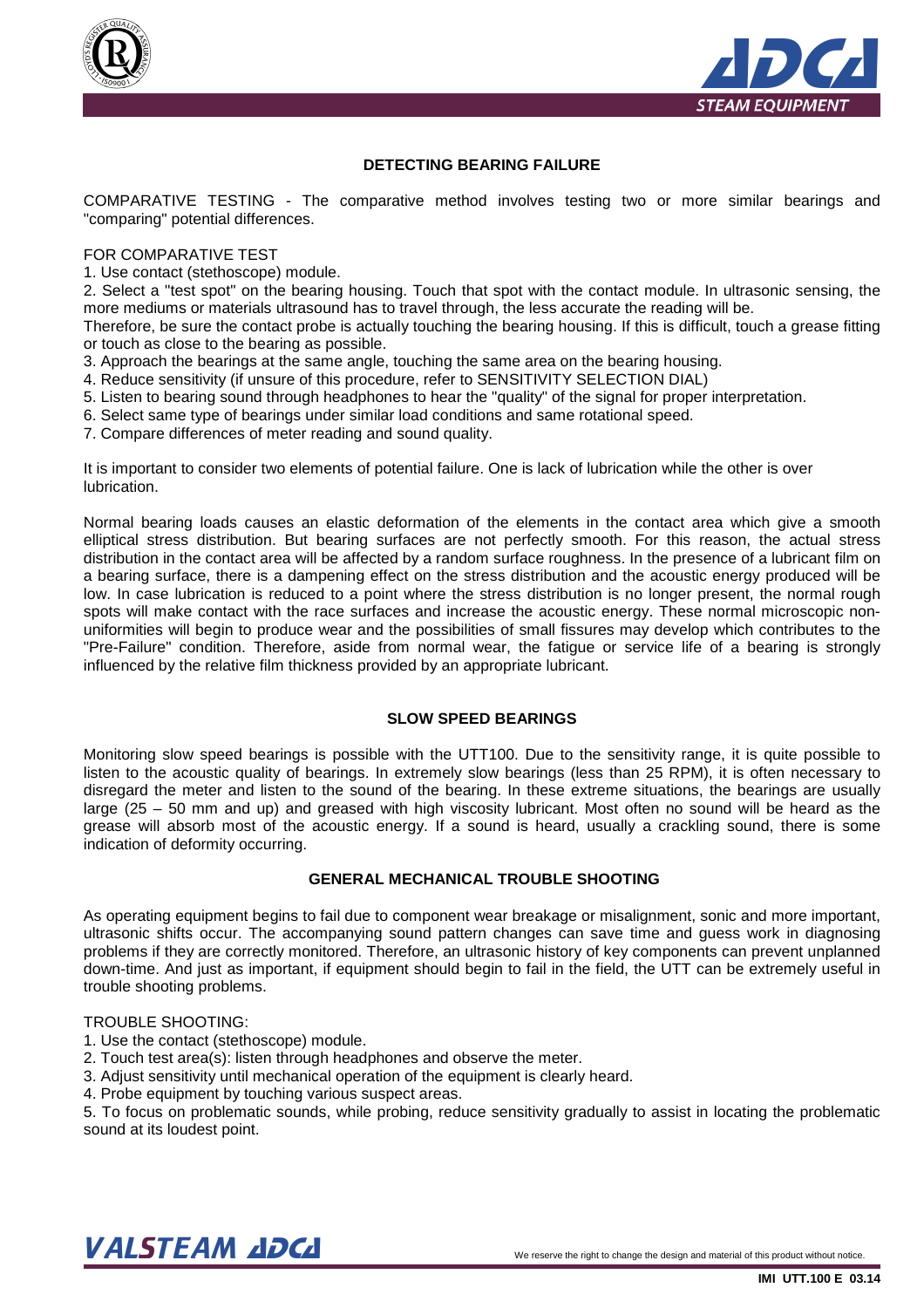



### **ULTRASOUND TECHNOLOGY**

The technology of ultrasound is concerned with sound waves that occur above human perception. The average threshold of human perception is 16,500 Hertz. Although the highest sounds some humans are capable of hearing is 21,000 Hertz, ultrasound technology is usually concerned with frequencies from 20,000 Hertz and up. Another way of stating

20,000 Hertz is 20 kHz, or KILOHERTZ. One kilohertz is 1,000 Hertz. Since ultrasound is a high frequency, it is a short wave signal. Its properties are different from audible or low frequency sounds. A low frequency sound requires less acoustic energy to travel the same distance as high frequency sound. (Fig. A)



The ultrasound technology utilized by the UTT is generally referred to as airborne ultrasound. Airborne ultrasound is concerned with the transmission and reception of ultrasound through the atmosphere without the need of sound conductive (interface) gels. It can and does incorporate methods of receiving signals generated through one or more media via wave guides.

There are ultrasonic components in practically all forms of friction. As an example, if you were to rub your thumb and forefinger together, you will generate a signal in the ultrasonic range. Although you might be able to hear very faintly the audible tones of this friction, with the UTT it will sound extremely loud.

The reason for this loudness is that the UTT converts the ultrasonic signal into an audible range and then amplifies it. Due to the comparative low amplitude nature of ultrasound, amplification is a very important feature.

Although there are obvious audible sounds emitted by most operating equipment, it is the ultrasonic elements of the acoustic emissions that are generally the most important. For preventative maintenance, many times an individual will listen to a bearing through some simple type of audio pick-up to determine bearing wear.

Since that individual is hearing ONLY the audio elements of the signal, the results of that type of diagnosis will be quite gross. The subtleties of change within the ultrasonic range will not be perceived and therefore omitted.

When a bearing is perceived as being bad in the audio range it is in need of immediate replacement.

Ultrasound offers a predictable diagnostic capacity. When changes begin to occur in the ultrasonic range, there is still time to plan appropriate maintenance. In the area of leak detection, it offers a fast, accurate method of locating minute as well as gross leaks. Since it is a short wave signal, the ultrasonic elements of a leak will be loudest and most clearly perceived at the leak site. In loud factory type environments, this aspect of ultrasound makes it even more useful.